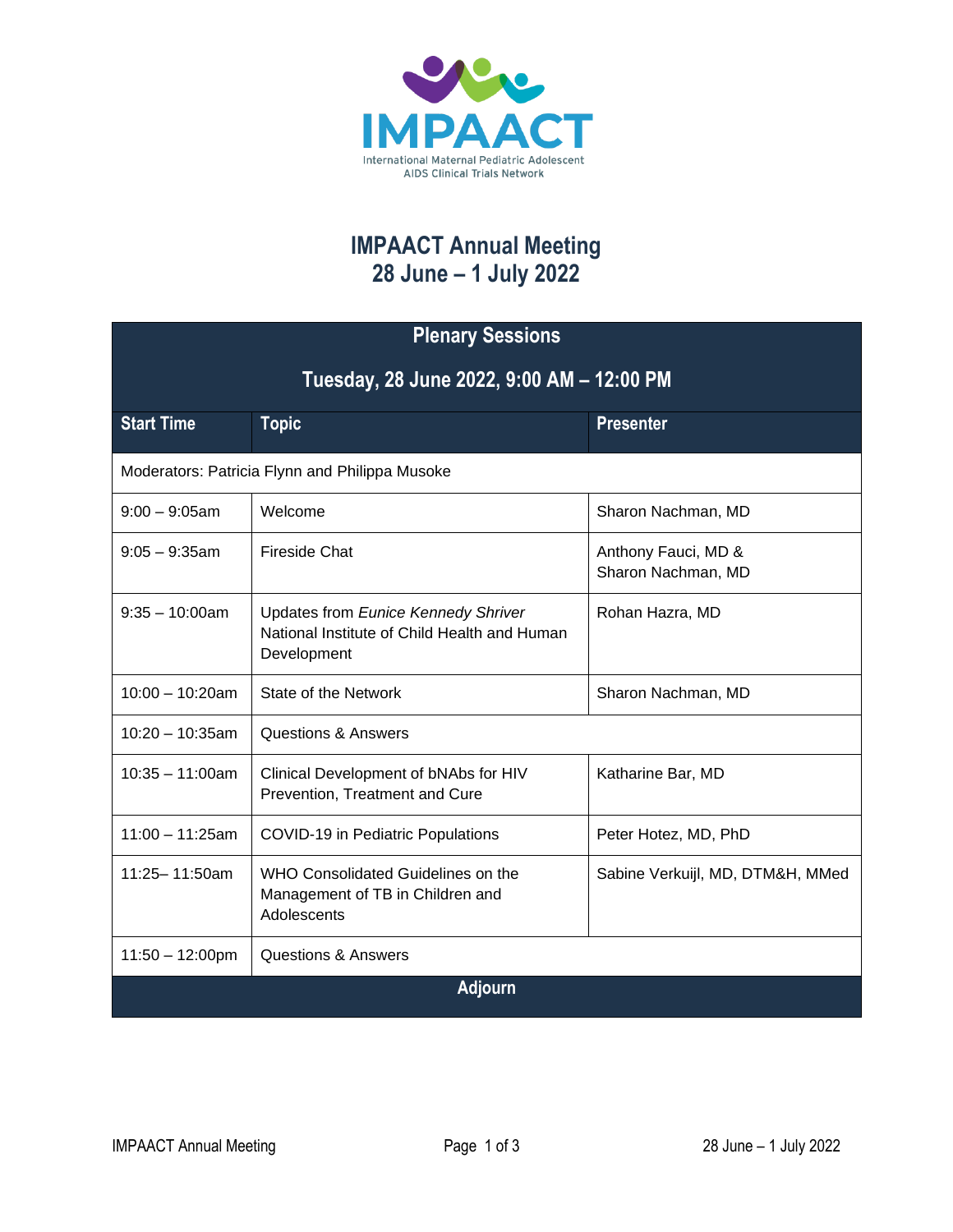

## **Plenary Sessions**

| Wednesday, 29 June 2022, 8 AM - 12 PM               |                                                                                                                                                |                                           |  |  |
|-----------------------------------------------------|------------------------------------------------------------------------------------------------------------------------------------------------|-------------------------------------------|--|--|
| <b>Start Time</b>                                   | <b>Topic</b>                                                                                                                                   | <b>Presenter</b>                          |  |  |
| Moderators: Moherndran Archary / Grace John-Stewart |                                                                                                                                                |                                           |  |  |
| $8:00 - 8:05$ am                                    | Welcome                                                                                                                                        |                                           |  |  |
| $8:05 - 8:30$ am                                    | Babies and bNAbs - Peds Pharmacology<br>and Lessons from Adults                                                                                | Edmund Capparelli, PharmD                 |  |  |
| $8:30 - 8:50$ am                                    | Results of IMPAACT 2032 - PK and<br>Safety of Remdesivir for Treatment of<br>COVID-19 in Pregnant and Non-Pregnant<br>Women                    | Kristina Brooks, PharmD                   |  |  |
| $8:50 - 9:05$ am                                    | <b>Bringing Long-Acting Antiretrovirals to</b><br>Adolescents - Updates from IMPAACT<br>2017/MOCHA                                             | Carolyn Bolton, MD and Aditya Gaur,<br>MD |  |  |
| $9:05 - 9:25$ am                                    | Update on IMPAACT 2010/VESTED<br>Findings                                                                                                      | Lameck Chinula, MD                        |  |  |
| $9:25 - 9:40$ am                                    | Findings from IMPAACT 2019 - PK and<br>Safety of ABC/DTG/3TC Dispersible and<br>Immediate Release Tablets in Children<br>under 12 Years of Age | Patricia Flynn, MD                        |  |  |
| $9:40 - 9:55$ am                                    | Progress in Very Early ART for Newborns:<br><b>IMPAACT P1115 in 2022</b>                                                                       | Ellen Chadwick, MD                        |  |  |
| $9:55 - 10:15$ am                                   | <b>Questions &amp; Answers</b>                                                                                                                 |                                           |  |  |
| $10:15 - 10:35am$                                   | <b>Break</b>                                                                                                                                   |                                           |  |  |
| $10:35 - 10:50$ am                                  | Fostering Development of Pediatric-<br>Friendly Formulations for HIV and<br>Tuberculosis: Overview of a New NIH<br><b>Contract Resource</b>    | James Cummins, PhD                        |  |  |